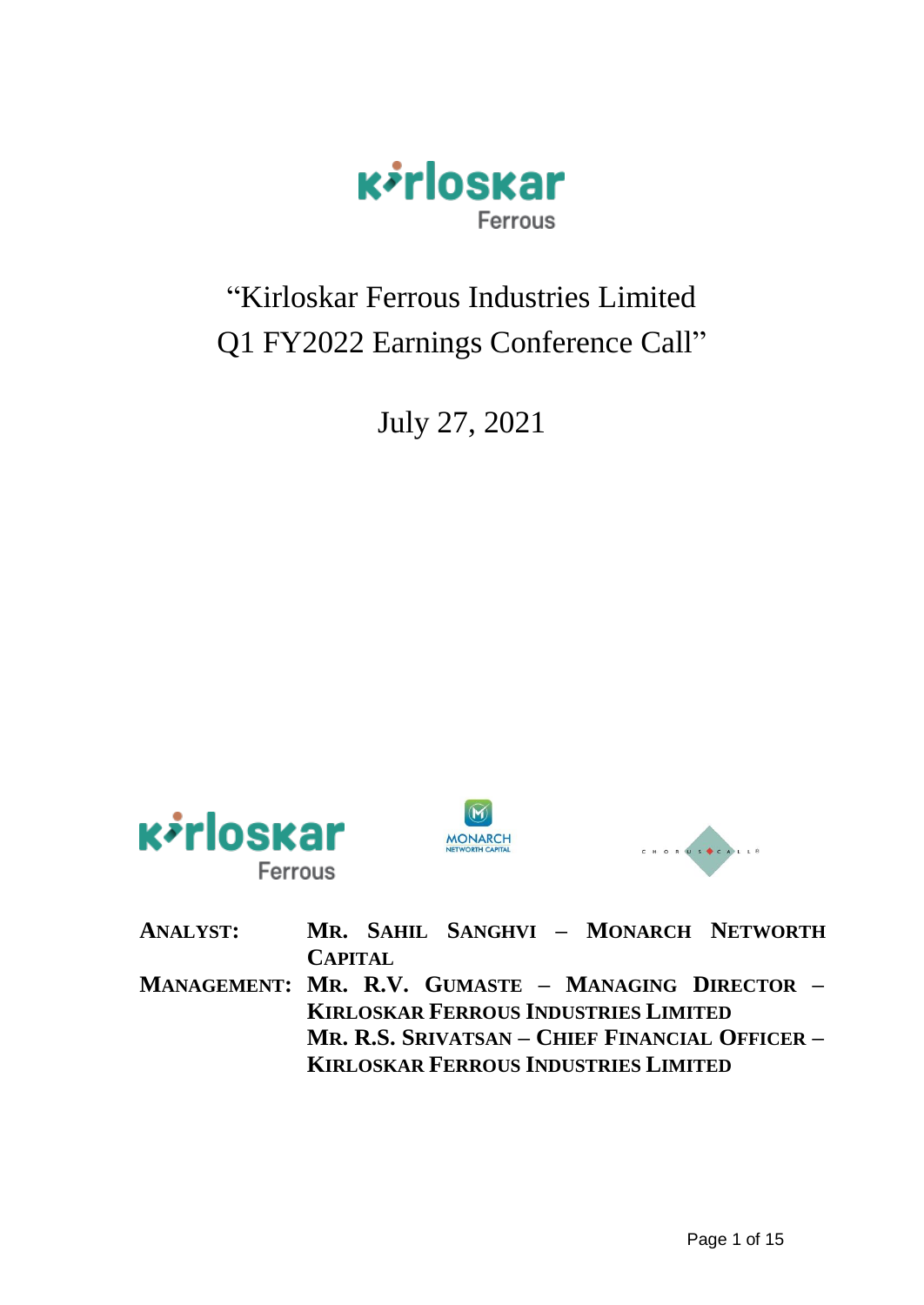- **Moderator**: Ladies and gentlemen, good day, and welcome to the Kirloskar Ferrous Industries Limited Q1 FY2022 Earnings Conference Call hosted by Monarch Networth Capital. As a reminder, all participant lines will be in the listen-only mode and there will be an opportunity for you to ask questions after the presentation concludes. Should you need assistance during the conference call, please signal an operator by pressing "\*" then "0" on your touchtone phone. Please note that this conference is being recorded. I now hand the conference over to Mr. Sahil Sanghvi from Monarch Networth Capital. Thank you, and over to you, Sir!
- **Sahil Sanghvi**: Good evening to all. On behalf of Monarch Networth Capital, we welcome you all for the Kirloskar Ferrous Industries Limited Q1 FY2022 earnings call. We are glad to host the management from Kirloskar Ferrous today, we have their MD, Mr. Gumaste Sir and we have their CFO, Mr. Srivatsan Sir with us. So, without taking much of your time, I will hand over the call to Gumaste Sir for the opening remarks. Over to you, Sir!
- **Mr. R.V. Gumaste:** Good evening all of you and I welcome all of you for the conference call for Q1 results of Kirloskar Ferrous Industries Limited. I hope every one of you are fine and healthy and request all of you to take care.

Let me start with sales for the Q1FY22 which is Rs. 823.84 Crores as Q1 of last year was badly affected because of COVID-19 related lockdowns and sales were pretty low. If I compare with Q4, which was reasonably improved quarter, sequentially we have a sales growth of 10% from Rs. 749.69 Crores to Rs. 823.84 Crores. This is also because of additional production from newly acquired Hiriyur plant which is a pig iron plant.

Profit before tax stands at Rs. 186.35 Crores, improvement of 9% as compared to fourth quarter which was at Rs. 170.97 Crores. PAT stands at Rs. 139.29 Crores against Rs. 135.44 Crores in Q4 last year. We have also improved upon the EBITDA, which stands at Rs. 213 Crores for the quarter against the fourth quarter EBITDA of Rs. 197 Crores, both are approximately 26% EBITDA margins.

Coming to the production, pig iron hot metal production was at 1,29,000 metric tonnes. During this quarter, both blast furnaces 1 and 2 at Koppal, we had taken up for the Robo- gunning or the refractory repairs, hence we had production loss both in blast furnace 1 and 2 for one week each. However, we have full production coming from Hiriyur plant for three months. So, the overall production has gone up to 1,29,000 metric tonnes. With respect to castings, we have a production which has come down slightly compared to the last quarter. Last quarter we were at 30,849 metric tonnes and this time it is 28,000, we had sluggish months in the months of April and May.

The sales of pig iron for the quarter is at 1,17,681 metric tonnes against the last quarter 1,03,244 metric tonnes. Casting sales during the quarter was at 27,282 metric tonnes against 28,600 metric tonnes. There is an increase in the pig iron sales by 14% overall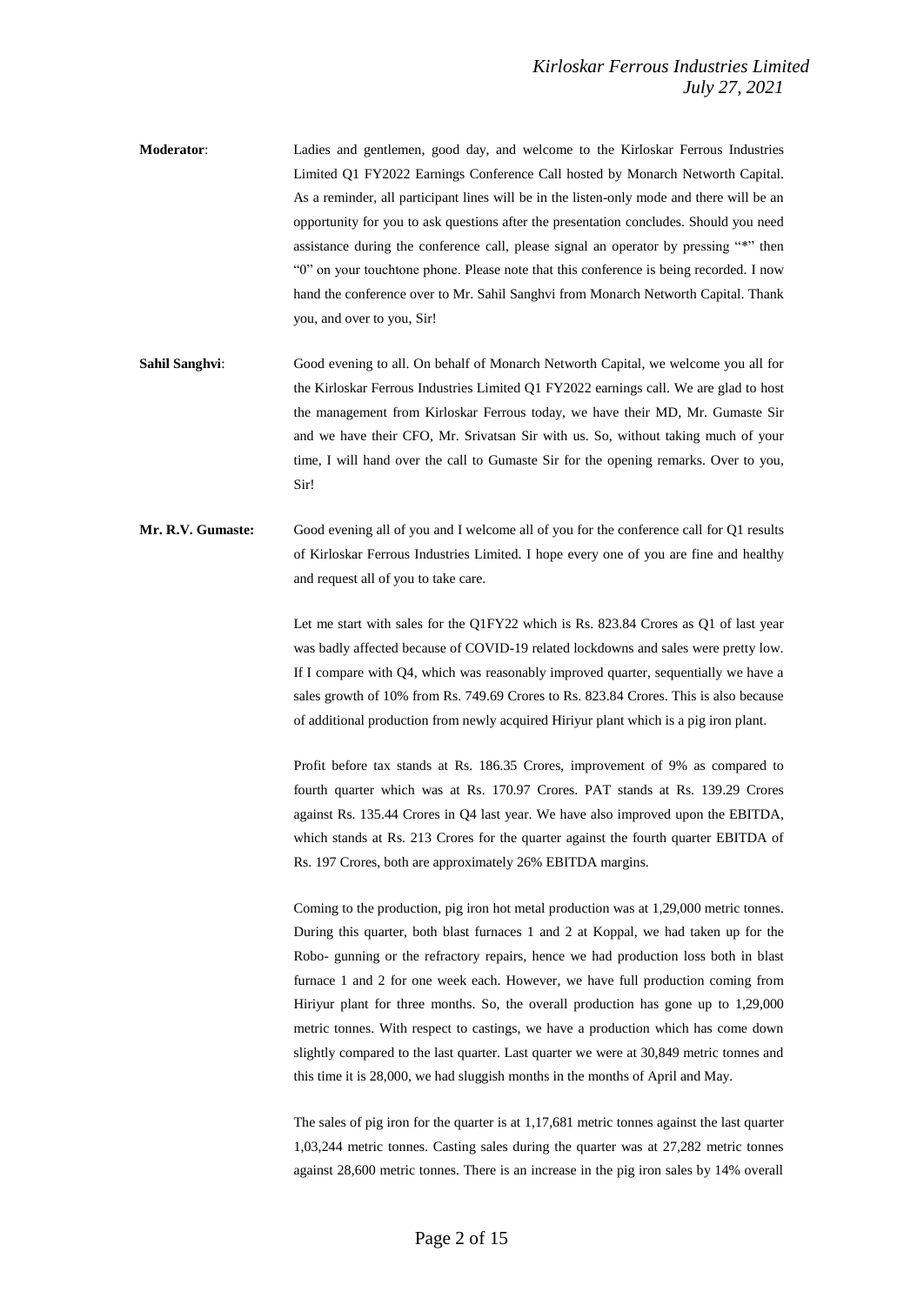and drop in the casting sales by 4.6%. However, sales realizations have improved in case of castings by Rs. 3.9 per kg from Rs. 99.5 per kg to Rs. 103.50 per kg. In case of pig iron, sales realization has gone to Rs.42,000 from Rs.39,000 per metric tonnes in the last quarter.

Overall capacity utilization, Koppal pig iron plant is operating at 93%, Hiriyur pig iron plant utilization for the quarter is at 102% and all the foundries put together, the capacity utilization is at 76%. The demand for the casting continues to be strong except the months of April and May, June onwards once again the demand from the tractor industry has picked up and the current month and the immediate next month we see a good demand for casting from the tractor industry. Also, commercial vehicles compared to the initial first two months, there is a pickup in the casting sales and demand from the auto industry as well and also deemed export casting demand has also picked up considerably compared to the beginning of the year.

We remain strong on sales as we are getting into the Q2, mainly with strong demand from tractor industry. The total employee related expenditure remains at 3.6%, same as last quarter of last financial year. Our borrowing remains under control. We have reduced borrowing compared to the last quarter. We are at Rs. 178 Crores of term loans and Rs. 100 Crores of working capital loans against Rs. 203 Crores of term loans and Rs.94 Crores of Working capital loans in first quarter in last year.

Now coming to the projects in progress, we are continuing with all the projects. Basically, as you know, we have decided to go for coke oven phase 2 to take the capacity of the coke oven from 2,00,000 metric tonnes per annum to 4,00,000 metric tonnes per annum and power plant from 20 megawatt to 40 megawatt. We have started the project and continuing with the investment. Blast furnace 2 upgrade project, also we have started the implementation and we expect that towards the end of the calendar year 2021, we will be able to take the blast furnace to stoppage and complete the upgradation project by end of FY22**.** We are also starting the project for pulverized coal injection. Hiriyur sinter plant project is also under implementation and we expect commissioning by the end of first half of this year. Solapur Foundry project work has also started and the project is expected to take one year. Other projects in capacity utilization, improvement in both the lines in Koppal as well as infrastructure improvement project including the expansion of the machine shops is in progress and overall we have kept roughly of about Rs. 700 Crores to take all these projects forward. I have just completed my introductory speech, I would now request you to kindly open for the question and answers.

**Moderator**: Thank you sir. Ladies and gentleman we will now begin the question and answer session. The first question is from the line of Sunil Kothari from Unique Investments. Please go ahead.

**Sunil Kothari:** Thanks for opportunity sir and very hearty congratulations for such a good performance during this very tough time also. Sir my question is related to this new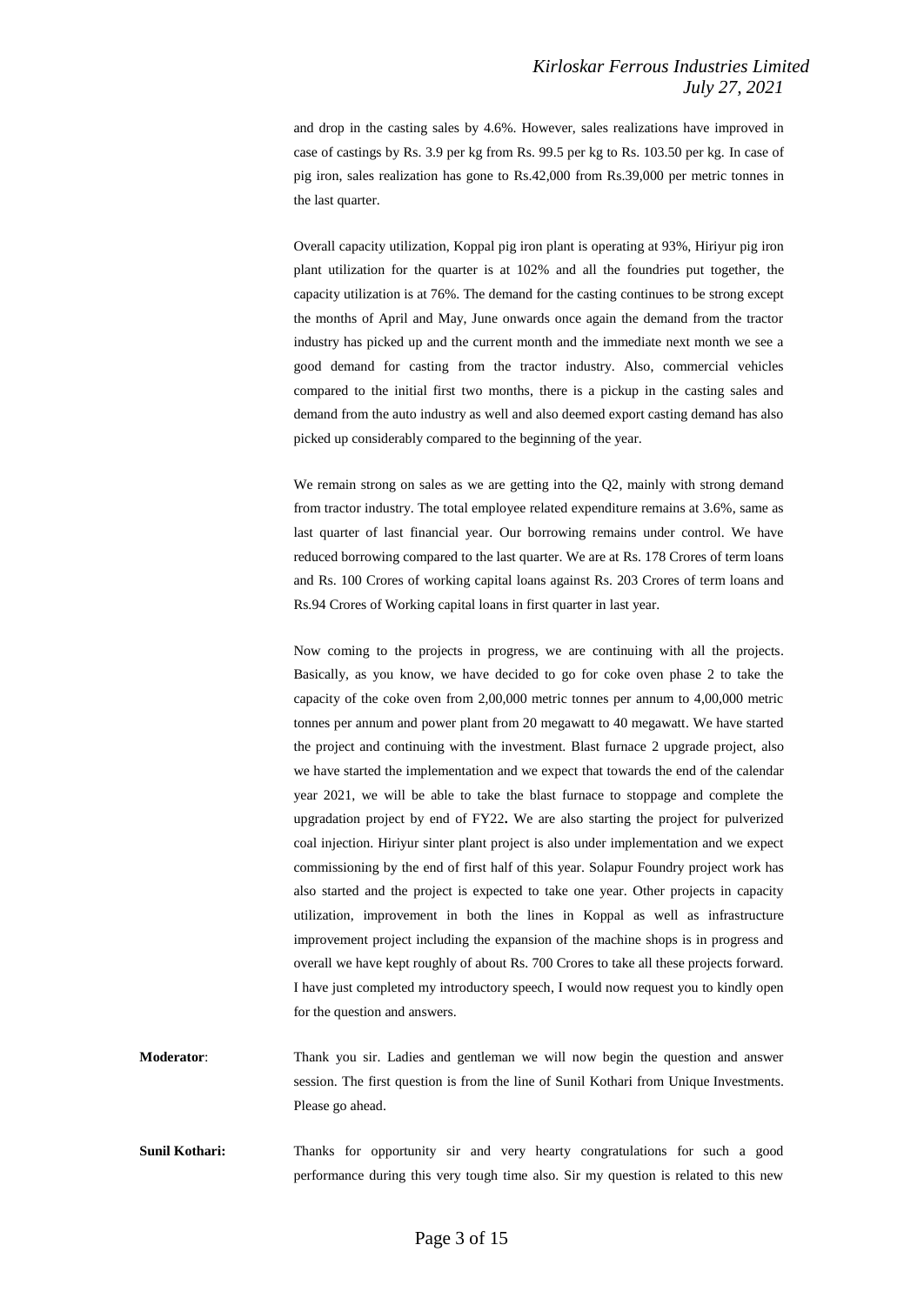logo and we are talking about limitless customer-centricity, so internally you already do your best to produce best quality products, so what changes externally and how you see this will change thought process and strategy.

- **Mr. R.V. Gumaste:** Thank you very much indeed for this question. I think today in the AGM also Chairman explained about the vision, we are looking forward with new branding, with the new logo and with the new tagline of Limitless. I think it is very, very important that we move ahead with the time and we will have to revitalize our businesses and what we are looking at is to really focus on customer centricity and also honestly limitless potential and look for offering limitless opportunity to the people and also look to touch limitless customer service and as you know KFIL, we will definitely look at repositioning. We are always focused on working and putting our best efforts in what is key to customers. I have spoken about it earlier that our focus is on what is key to customers and we would like to deliver those products and submit it in a better way and bring the refocus on customer centricity. Also you know it is very very important that this is the challenging time and it is also time where things are changing. We would like to also change and we look forward revitalize our organizations to offer limitless.
- **Sunil Kothari:** Sir my second question is your view on strategy and your thought process, regarding this external opportunity which is we hear from lot of the companies that so many western world and European companies will not work in terms of development on IC engine so that can become a very big opportunity for companies like India and companies like Kirloskar Ferrous, who is master of producing very high precision but heavy casting and we can be a very big global supplier. So, what is your thought process on this?
- **Mr. R.V. Gumaste:** I think what you are saying is perfectly right; opportunities are going to open up and increase. Certain markets may close but that may open the opportunity and the markets for us.
- **Moderator**: Okay sir. The next question is from the line of Govindlal Gilada, an individual investor. Please go ahead.
- **Govindlal Gilada:** Thanks for giving me the opportunity. Good evening sir. I got a couple of questions. First one is on raw material average prices, I want to know coking coal and iron ore for Q4 average and Q1 average and what current prices are prevailing?
- **Mr. R.V. Gumaste:** See as you know this coking coal prices have moved up and current prime coking coal prices are in the range of US\$240 and they have been going up in the last three months on regular basis. Even the iron ore prices have moved up from the level of Rs. 5000 per metric tonnes and I think they have already gone to a level of Rs. 8000 per metric tonnes, but we always have especially the coal inventory of almost three to four months and either they are in the port or on the ship or at our plant, so the usage and the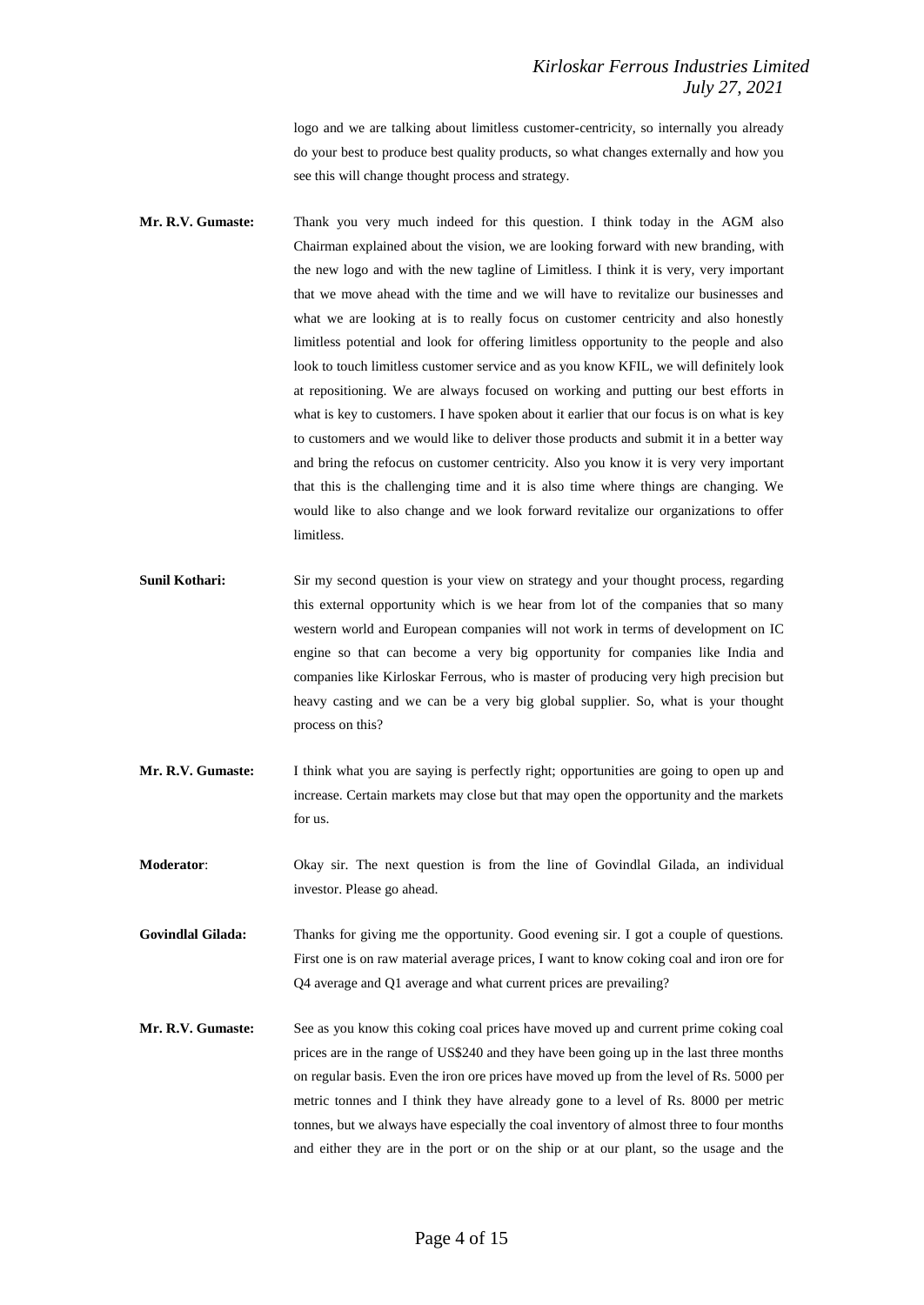ordering there is a gap of almost two to three months. Hope I have answered your question.

- **Govindlal Gilada:** This coke oven phase 2 what kind of capex we are incurring and what savings we will be having like coke oven 1 what we have done, same saving we will have for coke oven phase 2 because it is similar?
- **Mr. R.V. Gumaste:** I think with respect to power generation it is similar, power consumption depends on our power requirement, in addition to usage in Koppal, we are looking at the possibilities to use in Hiriyur and Solapur as well and with respect to coal to coke, we will have self-reliance and we will also get the good quality coke of which full quantity will go directly from coke oven through belt conveyors into the blast furnaces, so we will have some advantage for the full quantity instead of 60% quantity in terms of reduced handling losses and fines generation. So we will have similar benefits like coke oven 1 but we are partly getting it converted from others and taking some benefit, but there will be different benefit arising for phase 2 compared to phase 1.
- **Govindlal Gilada:** What kind of capex we are putting for this phase 2 sir?
- **Mr. R.V. Gumaste:** About Rs. 250 Crores.
- Govindlal Gilada: And for stage 1 how much we offered?
- **Mr. R.V. Gumaste:** Rs. 375 Crores.
- **Govindlal Gilada:** Rs. 375 Crores and Rs. 250 Crores, almost same infrastructure we are putting in stage 2 with less capex.
- **Mr. R.V. Gumaste:** Some facilities we created while doing phase 1, like bunkers and conveyors were all done in stage 1 but the ovens and charging cost we are adding.
- **Govindlal Gilada:** Now raw material prices have gone, so total impact has come in our price increases for casting or we are going to take further price increases?
- **Mr. R.V. Gumaste:** In terms of casting prices, there are quarterly mechanisms and also negotiated settlements, which are happening every quarter applicable to the casting, whereas the pig iron depends on the market demand supply and any price increase, it depends on the market condition.
- **Govindlal Gilada:** So I hope sir because prices have gone up so next when we renew our quarterly contract some prices increase we will take to compensate this raw material price increases?
- **Mr. R.V. Gumaste:** There have been already price increases quarter to quarter happening from April also from July also, already they have happened. I just mentioned if you see from  $1<sup>st</sup>$  of April there will be increase of approximately Rs. 4 per kg.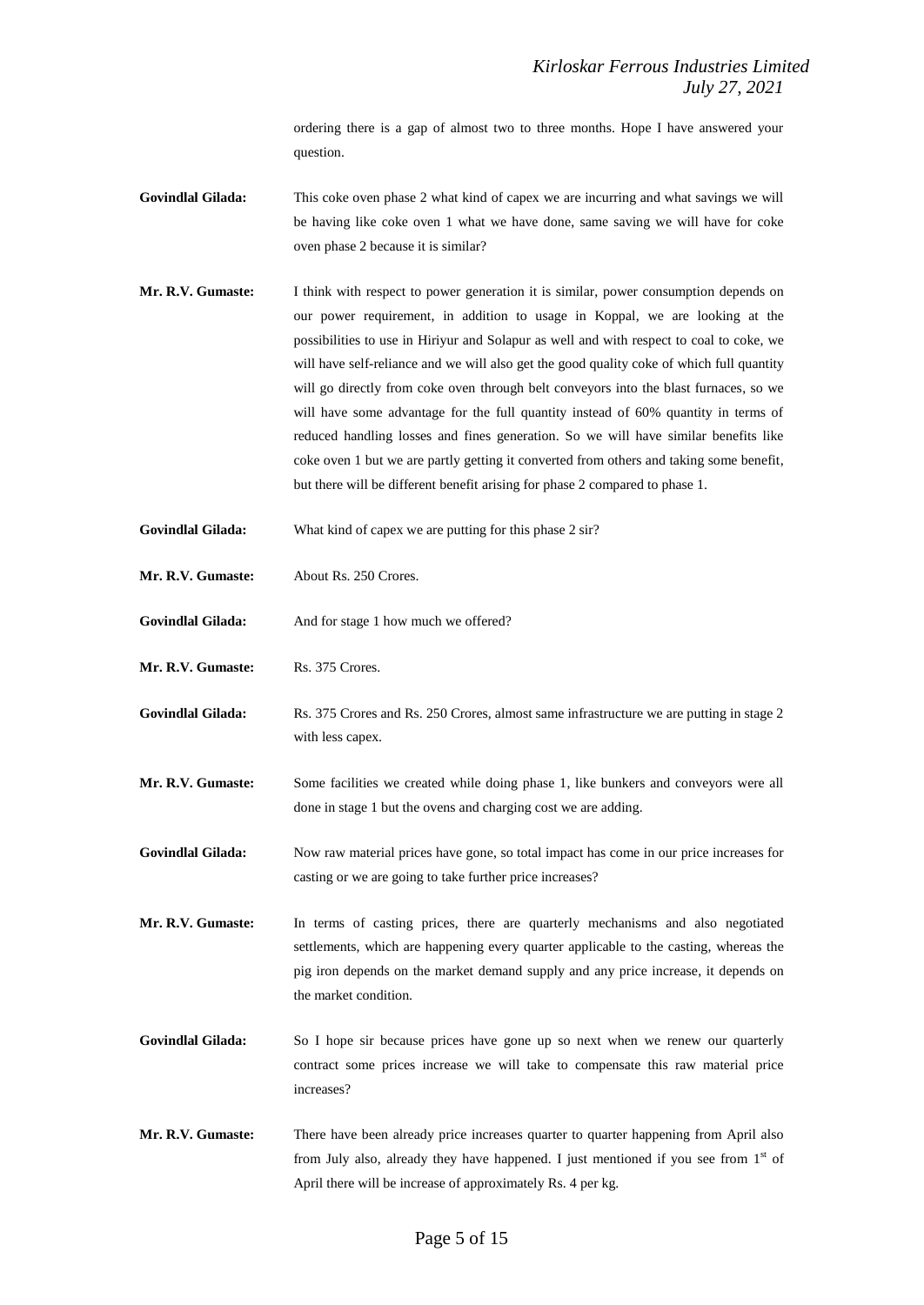**Govindlal Gilada:** That is the only price increase we have taken or again recently any price increase?

- **Mr. R.V. Gumaste:** Our raw material cost increase is of the order of Rs. 13 and we have also taken similar increases, it depends on customer to customer, number of increases have happened over the last one year.
- **Govindlal Gilada:** What I want to understand is in second quarter versus first quarter, will we have more average realization for casting on net basis?
- **Mr. R.V. Gumaste:** Yes you are right.
- **Govindlal Gilada** Some tentative number Sir on how much per kg?

**Mr. R.V. Gumaste:** The cost increase will be order of another Rs. 4 per kg.

- **Govindlal Gilada:** So similarly we will pass on.
- **Mr. R.V. Gumaste:** Yes.
- **Govindlal Gilada:** Thank you and last question is next few years in our capex plan anything you can guide on that next three to four years, what kind of capex we are planning?
- **Mr. R.V. Gumaste:** I just now explained the next two years capex which is of the order of Rs. 700 Crores.
- **Govindlal Gilada:** Thank you sir. I will come back in queue.
- **Mr. R.V. Gumaste:** Thank you very much.
- **Moderator:** Thank you. The next question is from the line of Sahil Sanghvi from Monarch Networth Capital. Please go ahead.
- Sahil Sanghvi: Congratulations sir on the very good performance on the casting side, even in times when the CV sales and production were muted, you maintained your volumes sir. My question is more related to the raw material cost sir. As and when the new coking coal prices come into our raw material cost sir what kind of impact would we see, I mean the coking coal price have risen by almost US\$ 80 to 100 from US\$130, 140 on an average, so all that would completely come in our cost, would our spread compressed by almost US\$100 or how much hit can we expect from coking coal?
- **Mr. R.V. Gumaste:** We were at the blended coal price of about US\$110, 120 and now it is going to US\$210, so about US\$100 dollar is the increase in the input cost as far as the coal is concerned and proportionately there will be increase in the cost of coke.
- **Sahil Sanghvi:** Okay and we are also doing blending of coal right sir, so will that lower the overall impact?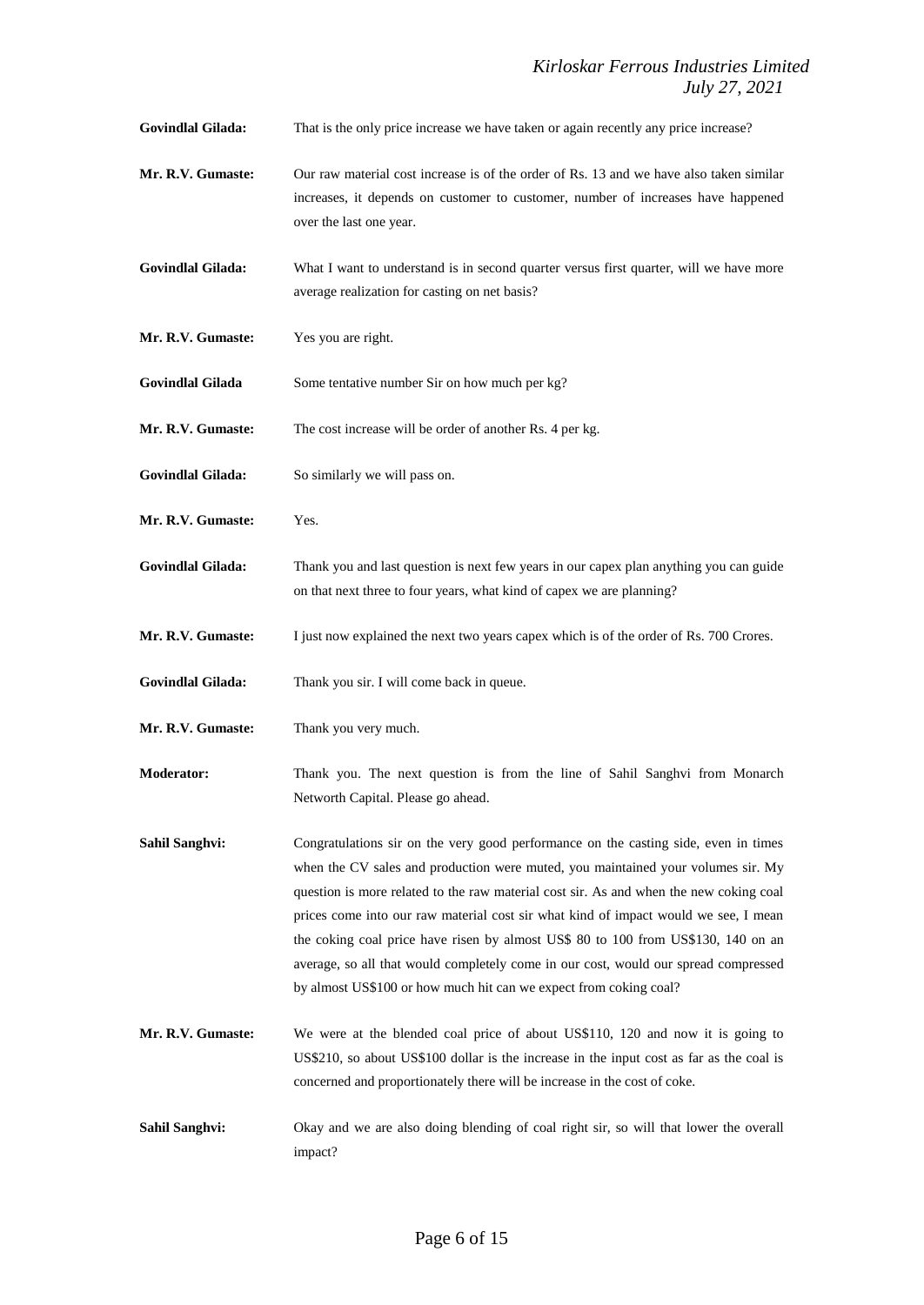**Mr. R.V. Gumaste:** I have guided on increase in the blended cost only.

- **Sahil Sanghvi:** Okay got it sir. Second question is regarding in the AGM that I attended this morning, so we have disclosed in the AGM that we will be looking to venture into newer products in castings and also casting out of the iron casting segment, so do we have any plans right now and what kind of products are we looking at sir?
- **Mr. R.V. Gumaste:** I just mentioned that in addition to auto industry and tractor industry, we are also exploring diesel engine and earth moving equipments and there are customers who are already on board and we would be looking at expanding the volume in those kind of customers, which will have longer life than the smaller engines whereas the bigger engines whether it is heavy commercial vehicle or tractor and earth moving equipments, they are likely to have better life and we can expect that those engines will continue for next 15 or more years.
- **Sahil Sanghvi:** Okay. Thank you Sir. That's all from my side.
- **Moderator**: Thank you sir. The next question is from the line of Sunil Kothari from Unique Investments. Please go ahead.
- **Sunil Kothari:** Thanks, my line was disconnected. So again on this external opportunity because of IC engine related matter and combining this point that during the last one or two years what type of new products, new customer you got, any other similar or maybe different type of products you must be developing for newer customer, so if you can qualitatively talk about newer opportunity it would be very helpful.
- **Mr. R.V. Gumaste:** One thing if you look at the opportunity, I admit with your view that when change is happening in certain geographies of the world, for us the demand pickup is likely to come and we are keeping all the options open, when it comes to heavy commercial vehicles, tractors or earth moving equipments, many customers and many sectors are opening up and so it is not only passenger vehicles but other casting requirements, as of now also demand continuity is there and we are looking at exploring more and more into those areas so that we can continue to service our customer over the next decade or so.
- **Sunil Kothari:** Sir currently also in this very challenging environment, we were supplying and producing almost 10,000 tonnes casting per month, so given demand pickup which everybody is expecting, will you be able to produce 13 to 14,000? maybe near that before this new foundry comes?
- **Mr. R.V. Gumaste:** Before the new foundry comes our usable capacity is 12,500 metric tonnes per month. It would not be straight forward available, we will have to debottleneck certain areas like fettling, finishing logistics and we are in that process and we expect that we should attempt 12 to 12,5000 metric tonnes per month, reaching that level within next one year time before our new foundry joins.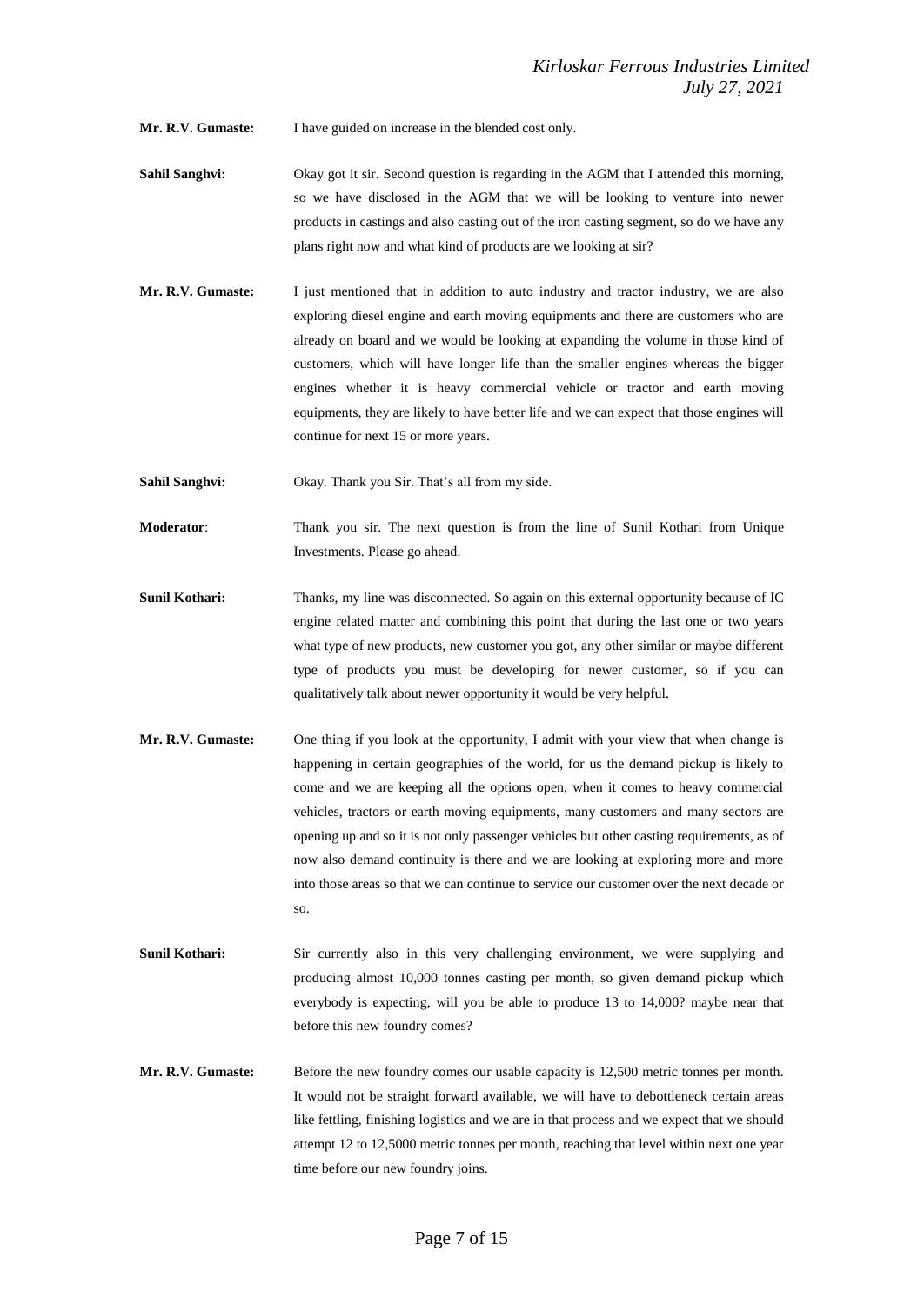**Sunil Kothari:** Great sir. Wish you all the best. Thanks a lot.

**Mr. R.V. Gumaste:** Thank you very much.

**Moderator:** Thank you. The next question is from the line of Bharat Sheth from Quest Investment. Please go ahead.

**Bharat Sheth:** Congratulations sir on good set of numbers. Coming to this casting business, we are increasing capacity by one-third which will be available at 2022-2023, so how this new line will be different than the existing line and what new type of customers we will be able to service out of this new line?

- **Mr. R.V. Gumaste**: Basically, we are setting up this line because two of our customers have new requirement and that new requirement will have at least life of 7 to 8 years and the two customers will occupy at least 50% capacity and balance 50% we can utilize it for servicing the other customers, who are not fully serviced today.
- **Bharat Sheth:** Sir we are talking of developing castings for earth moving as well as HCV so when we are likely to see those products and how the profitability of those products will be the different than the existing one?
- **Mr. R.V. Gumaste**: I think if you see a decade back and today, we have already transformed, all of you have seen how we have transformed and new customers have got added and new products have got added like all the auto components are Euro 6 today and when we are adding new customer, new castings or existing customers new castings, definitely there is a blend of new products or new castings as well as continuity of the existing customers with upgrade but increased volumes, it is a combination of both. There is a demand from our existing customers to supply more castings and it is our obligation to meet their requirements and supply more castings to them. Hence, the creation of quality capacity for meeting the customer requirement is a necessity and hence we are increasing our installed capacity.
- **Bharat Sheth:** The price realization for the heavy vehicle or earth moving equipment or from the Solapur new foundry, will that be higher than the existing or it will be in the same range?

**Mr. R.V. Gumaste**: Always it is the efforts to increase the realization.

**Bharat Sheth:** Coming to the expansion of this mini blast furnace as well as coke oven phase 2 with pulverization of coal injection and Sinter plant at Hiriyur so how much of the capex are we doing and what kind of a benefit we envisage out of this, when it will be totally commissioned, starting from FY2023?

**Mr. R.V. Gumaste**: No I think it is very important that benefits will be available almost immediately after commissioning, may be stabilization period of one or two months is required quite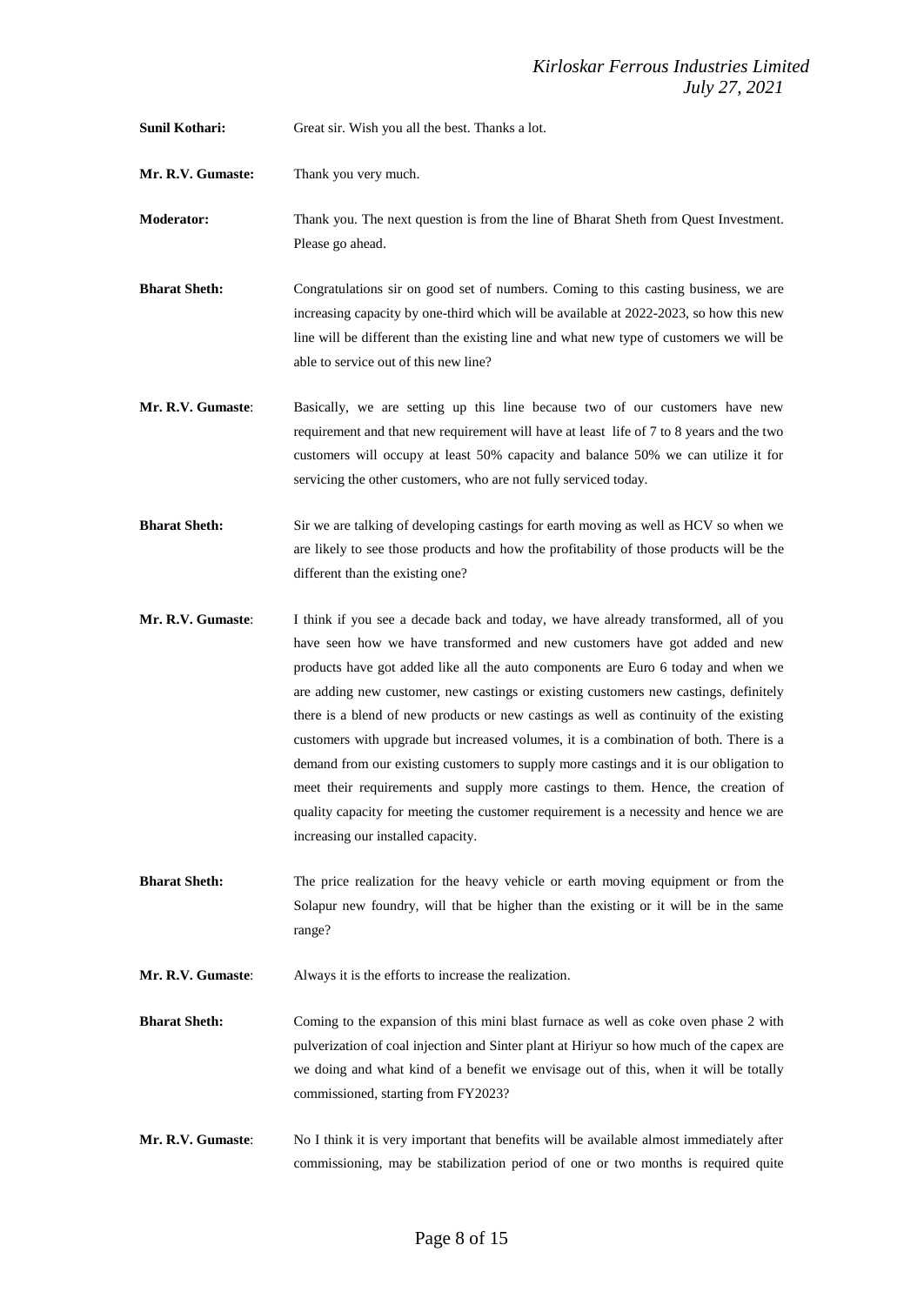often. If we are commissioning Sinter plants by end of September, we can expect November, December onwards the benefit of Sinter plants in Hiriyur. For example towards the end of the calendar year, if we take up the upgradation of blast furnace 2, similar benefit like what we are getting in blast furnace 1 with increased output would be available for MBF 2 from March or April 2022. So all these projects after the stabilization period, will start giving benefits and all along as we are seeing we have been able to produce full and also market and sell the products, so we hope to complete these projects as planned in the coming 12 to 18 months and also bring the increased production, sales and growth in the top line as we commission these projects one by one.

- **Bharat Sheth:** And this pulverization of coal injection will reduce the coke consumption by what percentage?
- **Mr. R.V. Gumaste**: Depends on what kind of products we make, if we are making foundry grade pig iron, we can replace up to 80 kg of coke by coal. If we are making steel grade, we can replace even up to 150 kg of coke by coal.
- **Bharat Sheth:** Are we manufacturing this steel grade pig iron and what is the export opportunity for that?
- **Mr. R.V. Gumaste**: I think, one is we are seeing the possibility of export opportunities but always it is better opportunity for the port based companies than the interior companies, so we continue to focus on serving the domestic requirement but we are also seeing the opportunity and possibility to export and we will not hesitate in exporting if it is commercially viable and competitive to export.

**Bharat Sheth:** Thank you sir and that's all from my side and all the best.

**Mr. R.V. Gumaste**: Thank you very much.

**Moderator:** Thank you. The next question is from the line of Siddhay Saikar from UTI AMC. Please go ahead.

**Siddhay Saikar:** Congratulations sir. The company is doing very well for the last few quarters despite the pandemic situation. Sir, can you please elaborate on the working capital segment because our customers are from the auto sector and also how have the debtor days changed?

- **Mr. R.V. Gumaste:** Very short elaboration, working capital is under control. They are number of days wise either exactly same as what used to be earlier plus or minus few days. They are well under control, only the volumetric increase in our sales have increased the working capital but number of days wise I think they are very much under control.
- Siddhay Saikar: Has there been any substantial changes?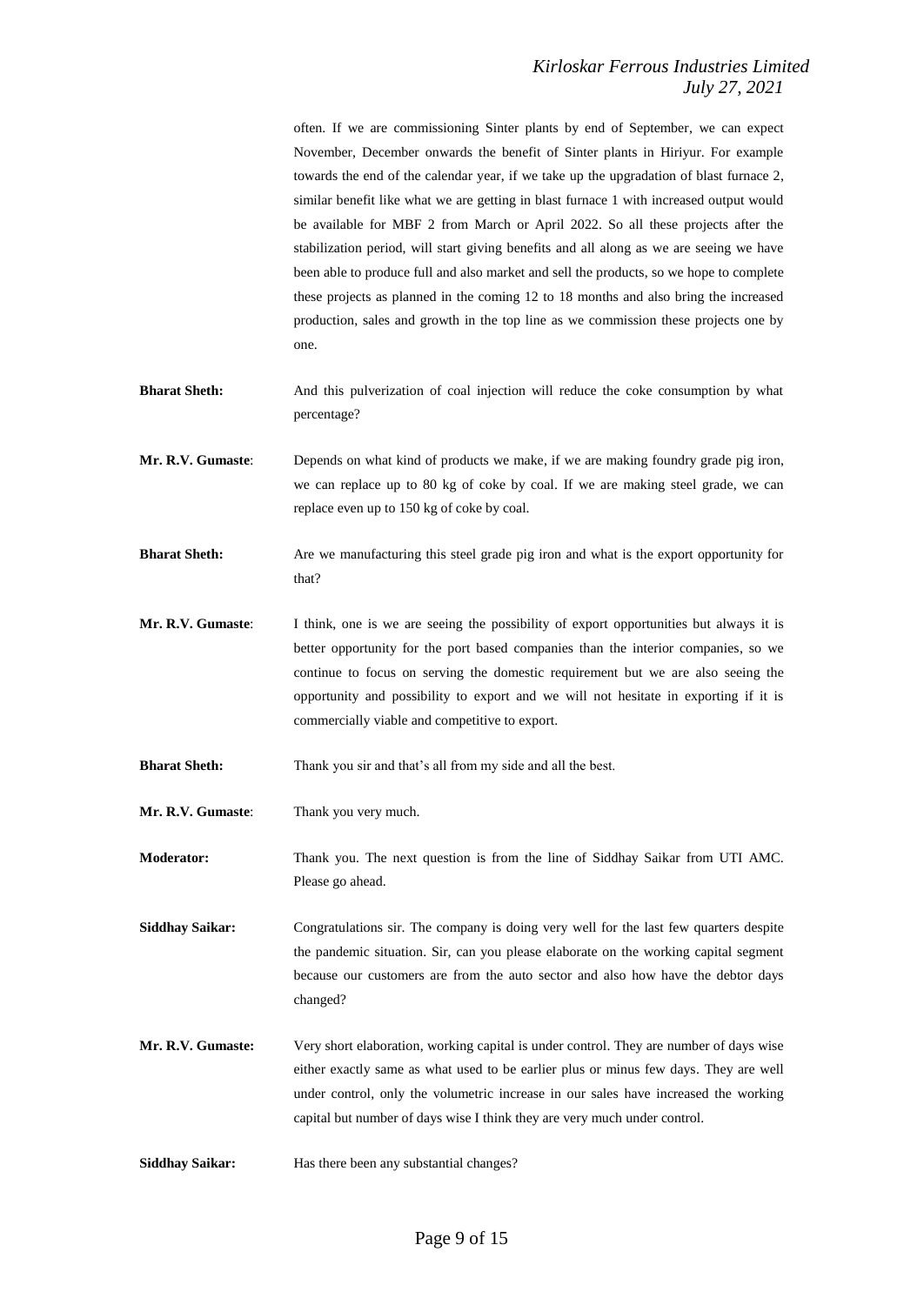**Mr. R.V. Gumaste:** No I think they are exactly same or better in my understanding, no increase in the number of days. All the customers have been prompt and the payments are on schedule.

**Siddhay Saikar:** Is it because we are facing some headwinds or because of recent pandemic situation?

- **Mr. R.V. Gumaste:** I understand but even during pandemic we had very high level of recovery, last year first quarter also, so that gives us the confidence that all over debtors are active and we could recover very close, I think up to 90% even in the pandemic times. The current assets are healthy and under control.
- Siddhay Saikar: Generally on the creditor side on coking coal, do we get like four to five months credit cycle?

Mr. R.V. Gumaste: Generally if it is import we take 180 days credit.

**Siddhay Saikar:** Okay. Thank you Sir.

- **Moderator:** Thank you. The next question is from the line of Ritesh Poladia from Girik Capital. Please go ahead.
- **Ritesh Poladia:** Thanks for the opportunity. Sir most of the questions have been answered. Just one thing, of Rs. 700 Crores capex, how much is already spent and what would be the capex number for this year?
- **Mr. R.V. Gumaste:** I expect that the spent in this quarter is about Rs. 80 Crores. If we continue spending in that phase, our spending could be anywhere around Rs. 300 Crores in this year.
- **Ritesh Poladia:** So for this Rs. 700 Crores capex do you think you need raise some debt or can it be done through the internal accruals because last two quarters operating profit is about Rs. 400 Crores and cash generation would be somewhere Rs. 270 to 250 Crores, so what would be the peak debt for you to complete this capex?
- **Mr. R.V. Gumaste:** As you have seen end of Q1 rather our borrowing has come down, we have borrowed something but we have also repaid something, so our effort is to borrow less and manage most of the project with internal accruals but if there are different opportunities and if we need we will borrow, but not necessarily and exactly for funding this project of Rs. 700 Crores, if we do it in two years we may not require much of borrowing.
- **Ritesh Poladia:** Lastly any updates on your iron ore mines because I guess Q4 you could not lift the quantity. What is the status thereof?
- **Mr. R.V. Gumaste:** As you know, we just could do the production but we could not move the iron ore because lapse of forest clearance or forest permissions, we are working on that. Unfortunately, some of these clearances are taking unduly long time and we are trying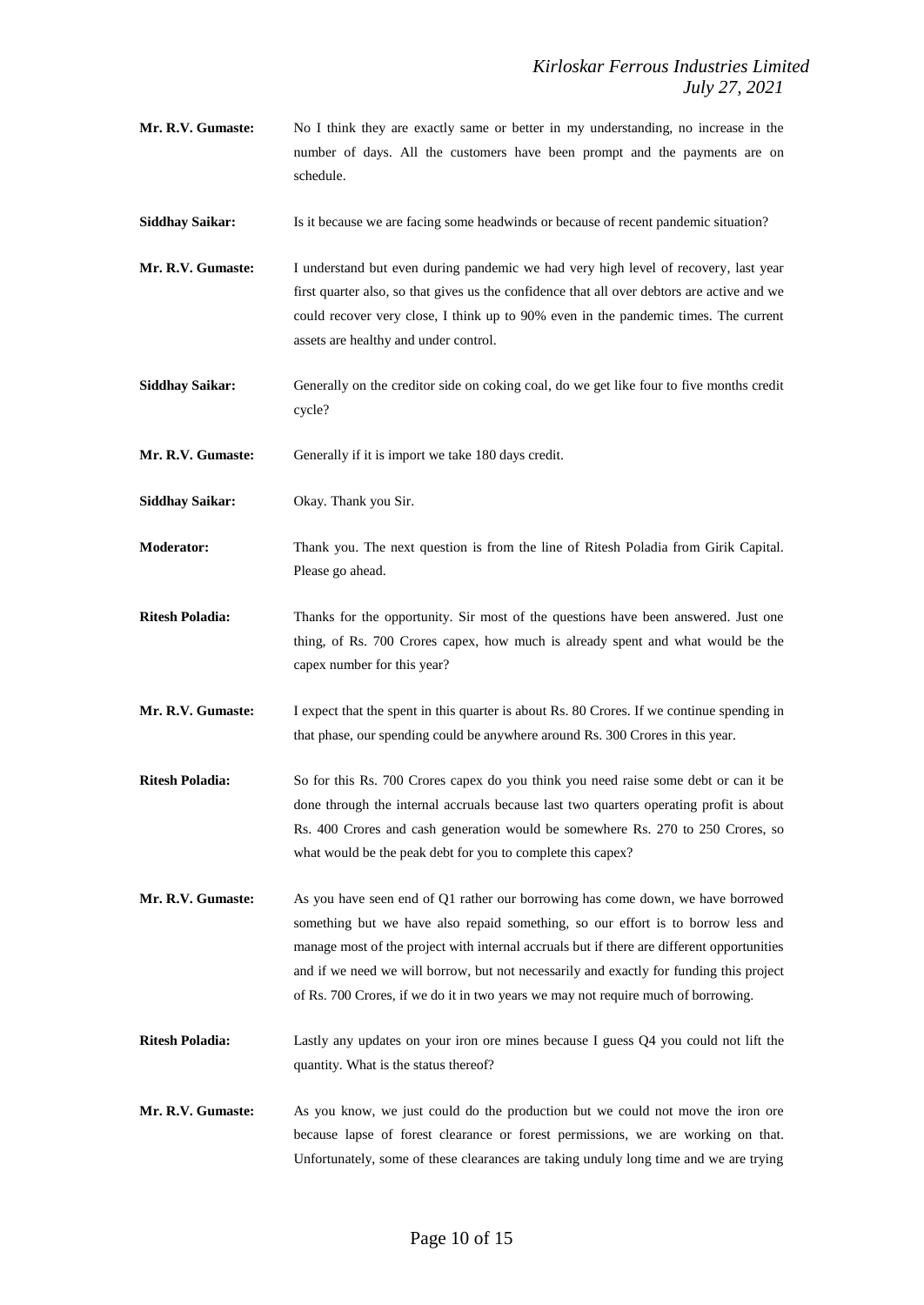to put out best efforts but it is getting delayed and we are following up to make them operational as early as possible, at least in the second half of this year.

**Ritesh Poladia:** So you could not lift any quantity?

Mr. R.V. Gumaste: No, we will lift only when it gets cleared.

**Ritesh Poladia:** That's it from my side. Thank you very much.

**Mr. R.V. Gumaste:** Thank you Ritesh.

**Moderator:** Thank you. The next question is from the line of Jimesh Sanghavi from Principal AMC. Please go ahead.

**Jimesh Sanghavi:** Congratulations on good set of numbers. Couple of things, one I wanted to know how do you foresee the pricing pressure on the casting side of the business, are we seeing any kind of feedback from the auto OEMs of not taking the entire price increase considering the significant increase that has happened in the steel prices, just wanted to understand if there is a possibility of we taking some hit on our margins because of the cost increase or will it largely get passed on to the OEMs.

- **Mr. R.V. Gumaste:** No I think the quarterly mechanisms are honored by all the OEMs and we have been able to settle as per the understanding. All the cost increases as per the mechanism, there is no failure on that part and all our customers are honoring.
- **Jimesh Sanghavi:** So probably the entire increase will probably get passed on, it is probably indexed and there is no hindrance on that side?
- **Mr. R.V. Gumaste**: Whatever is the difference in the index will remain, but whatever is the understanding as per that, settlements are happening and everyone is honoring and all our customers are honoring.
- **Jimesh Sanghavi:** Are we seeing any ramp up in volume around 10,000 to 11,000 on the casting side in the immediate future or that will probably happen only next year?
- **Mr. R.V. Gumaste:** No, I think the demand, as I said tractor industry demand continue to be strong and as auto is picking up and heavy commercial & export oriented customer offtakes are increasing, we are once again back to full production and sales and we will definitely look for numbers, which should be definitely better than 10,000 per month but there are challenges like we faced last two months on the logistics and local flooding and local quarantines, some unexpected challenges have come in the last two to three months, subject to that I think demand is good and we will put effort to increase the output and sales.
- **Jimesh Sanghavi:** Sir the July run rate has it been something similar to 9,000 odd tonnes or it is better than that?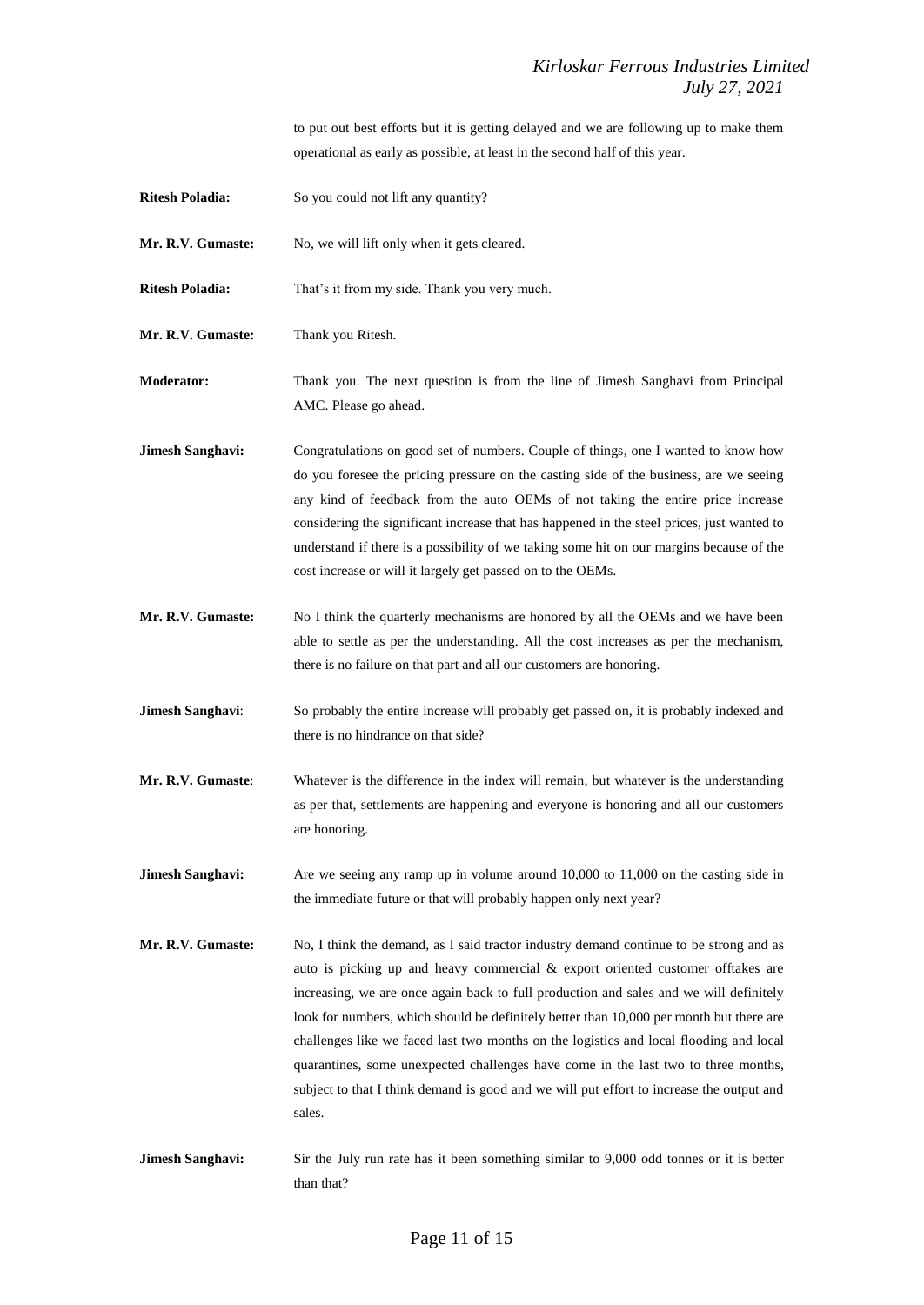- **Mr. R.V. Gumaste:** No that's what I am telling current demand is more than our full volume, peak volume where we have sold more than 10,000 in a month and looking for that kind of numbers and also going beyond that because as I just mentioned our effort is to go to 1,20,000, 1,25,000, maybe it will take few more quarters but we have to take that journey and utilize the capacity of 1,50,000 with these three lines.
- **Jimesh Sanghavi:** Sir lastly on the pig iron side, how is the spreads in Q1 and what are the spreads right now on the pig iron side of the business?
- **Mr. R.V. Gumaste:** See I do not have that kind of calculations and numbers with me. We have as I mentioned typically two, three months coal in pipeline so prices will go up gradually and today's price will be effective after two, three months. This is one aspect which is the cost side and iron ore is also impacting the cost side and pig iron prices as you know have more or less stabilized but whatever is the raw material increases in the last two months they have not got compensated in terms of increased pig iron price, we have to see whether the things will improve after the rains recede little bit.
- **Jimesh Sanghavi:** Thanks a lot.
- **Mr. R.V. Gumaste:** Thank you very much.

**Moderator:** Thank you. The next question is from the line of Dhwanil Shah from iWealth Mangement. Please go ahead.

- **Dhwanil Shah:** Congratulations on the good set of numbers and thank you for the opportunity. Sir first question was on the pig iron side, just wanted to understand as our ramp up is happening if you can help us this year what kind of sales in terms of overall volumes we are looking at on the pig iron side?
- **Mr. R.V. Gumaste:** On the pig iron side, as I mentioned to you, we are moving to production very close to full capacity, which is currently like 46,000 to 47,000 tonnes of liquid metal production but as I mentioned, later part of the year, we have blast furnace 2 upgrade with that correction we would be running full and after upgrading we will have higher output from MBF 2, but currently I would say that we have done with refractory maintenance and blast furnace 1 and 2 and all the 3 furnaces we would be running for few months before we stop blast furnace 2 for capacity upgrade or modernization of that. So I do not have the exact numbers of what will be the total number for the year but we will be running full operation, all the three furnaces from this month onwards.

**Dhwanil Shah:** Currently for the quarter our capacity is close 1,35,000 to 1,40,000 metric tonnes?

**Mr. R.V. Gumaste:** Yes and the Sinter plant commissioning will improve capacity, which will grow from 1,25,000 to maybe 1,40,000 to 1,45,000, we expect increase in the output from Hiriyur and subsequently towards the end of the year once we complete upgrade of blast furnace 2 we will get close to 38,000 from Koppal.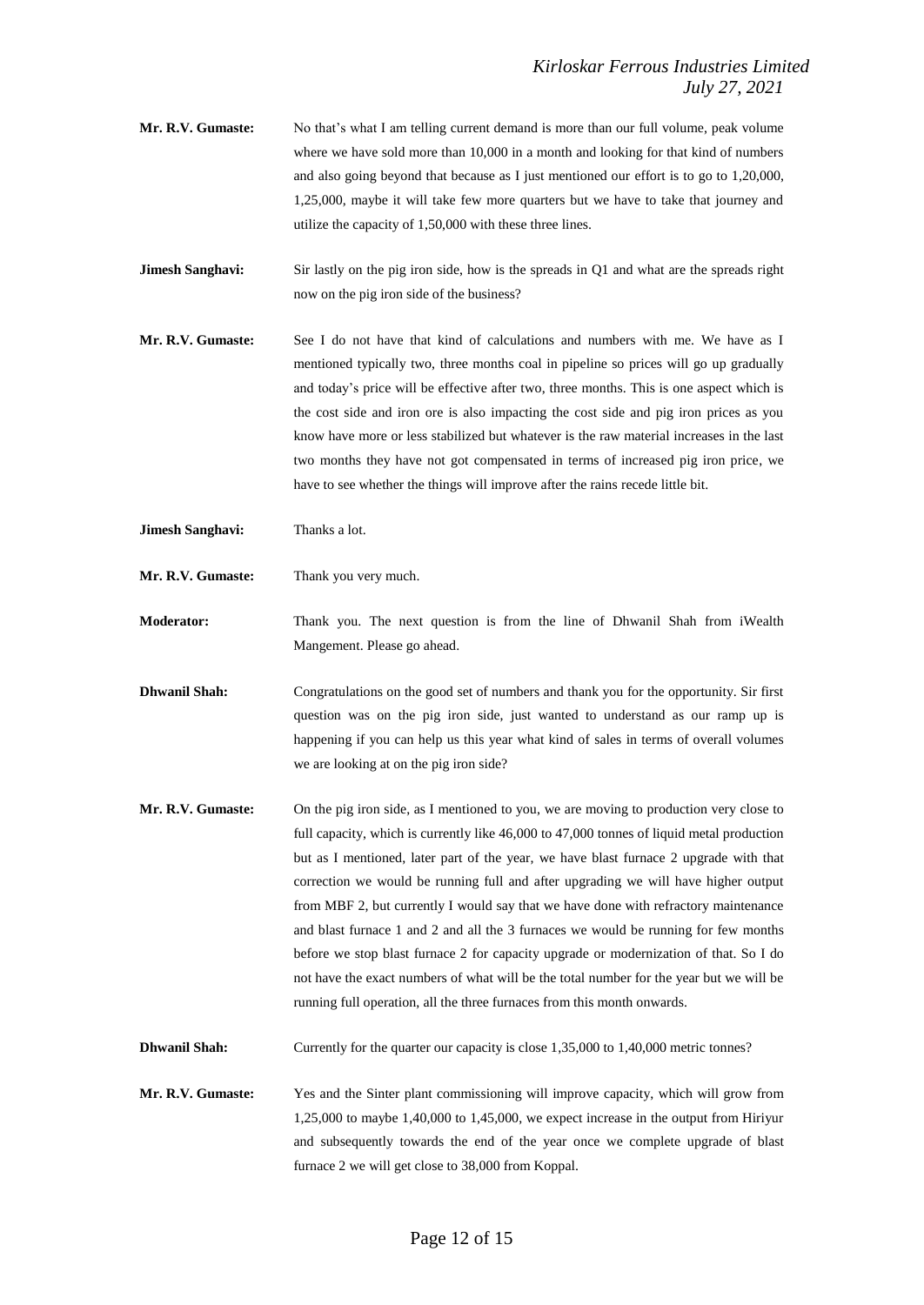- **Dhwanil Shah:** In quarter 1 sir if you can just help us understand how much will be pig iron mix in the gross profit because you do not provide separate numbers, just directionally wanted to understand that in Q1 how much will be our pig iron share in our total business?
- **Mr. R.V. Gumaste:** No I think I have mentioned 1,17,000 is the sales.
- **Dhwanil Shah:** No sir, close to 380 Crores of gross profit, on that how much will be share from pig iron?
- **Mr. R.V. Gumaste:** I do not have those numbers.
- **Dhwanil Shah:** I will take that offline. Last question on the mining side, Sir just wanted to get more clarity where we have stuck here because we were earlier confident that by March we will be able to utilize our new mines so if you can just explain.
- **Mr. R.V. Gumaste:** Only one area, right now we are stuck is the forest clearance and then also it has up and down file movement two times but basically it will take its own time but forest clearance is what is right now holding us from start of operations and as of now it involves even central government, I think we are stuck there.
- **Dhwanil Shah:** So by Q2 FY22 you are expecting the issues to get clear.
- **Mr. R.V. Gumaste:** It should get cleared. I am talking about H2 FY22, not Q2 FY22. Even if we get at least three to four months in the H2, then we can complete our capacity of mining and transporting to plant within the available time and we will not lose this year capacity.
- **Dhwanil Shah:** Got it, great sir. Thank you.
- **Mr. R.V. Gumaste:** Thank you very much.
- **Moderator:** Thank you. The next question is from the line of Rahul Dewan, an individual investor. Please go ahead.
- **Raful Dewan:** Congratulations for good set of numbers. I have two questions. The first question is once this forest clearance for the mines we get, will we be self-sufficient as far as iron ore requirement is concerned?
- **Mr. R.V. Gumaste:** We are saying that it will cover about 30% of our requirement. We have a possibility to enhance the production from the mines as environmental clearance volumes are higher but we are also increasing our hot metal or the pig iron output but there is a possibility to increase the utilization from our mines to at least 50% level.
- **Raful Dewan:** So does that mean we continue to buy the balance 50% from the market.
- **Mr. R.V. Gumaste:** Yes we will continue to buy the iron ore from the market.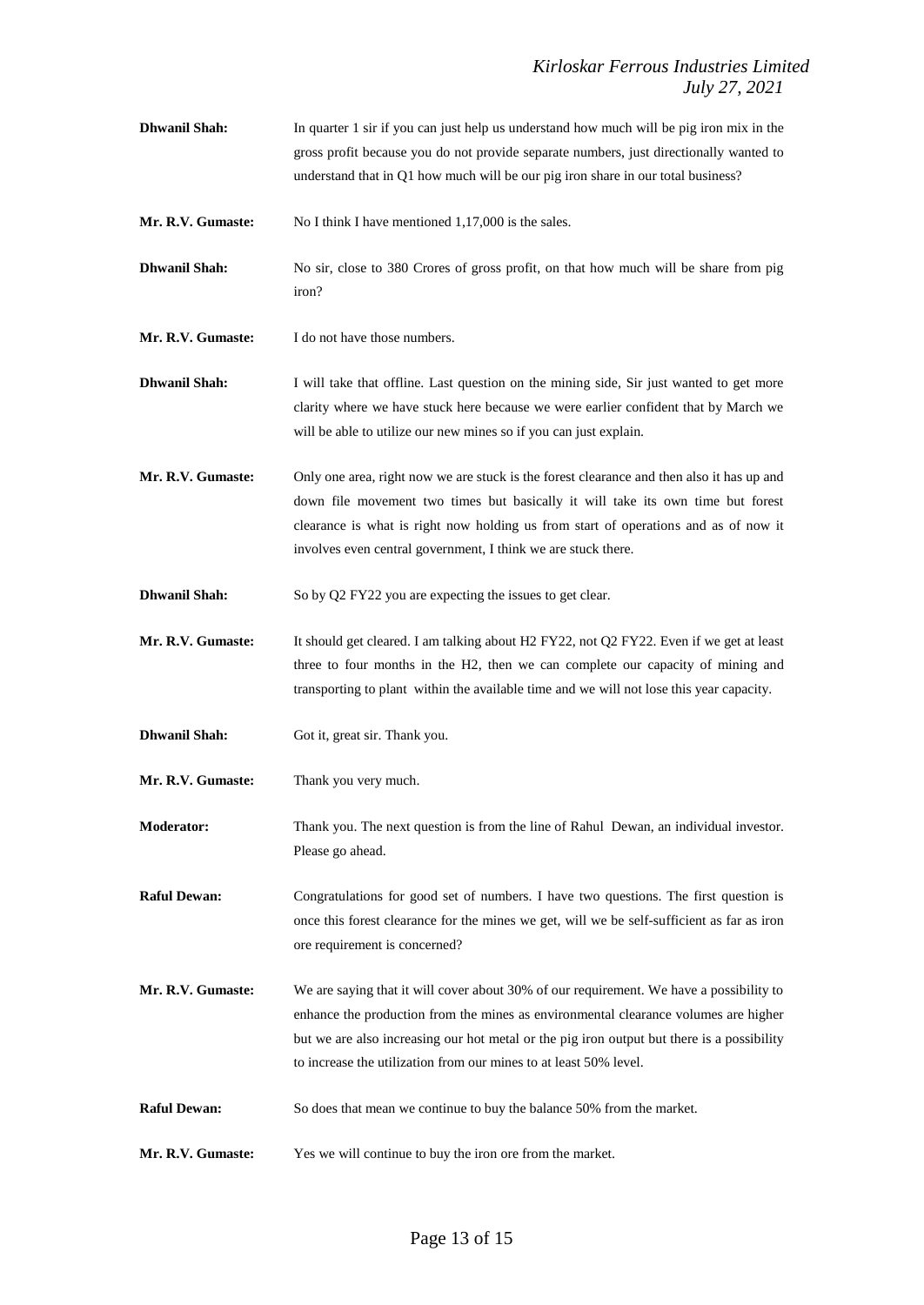**Raful Dewan:** The iron ore from our own mines is more cost competitive?

- **Mr. R.V. Gumaste:** Definitely much more, I expect it to be cost effective as we have bought at reasonable percentage sharing; hence it is definitely more competitive.
- **Raful Dewan:** Then do we have further plans to acquire more mines?
- **Mr. R.V. Gumaste:** As and when it comes for auction, we will participate and put our effort to acquire more mines.
- **Raful Dewan:** My second question is in terms of sales mix, what is the contribution currently for the quarter for pig iron and casting?
- **Mr. R.V. Gumaste:** I think we are at 60% pig iron and 40% casting.
- **Raful Dewan:** And profitability wise, pig iron is more profitable than casting is that correct?
- **Mr. R.V. Gumaste:** No, I think both have their own contribution; it varies from time to time.
- **Raful Dewan:** Okay, thank you sir.
- **Mr. R.V. Gumaste:** Thank you very much.
- **Moderator:** Thank you. The next question is from the line of Chetan Phalke from Alpha Invesco. Please go ahead.
- **Chetan Phalke:** Good evening sir. Thank you for the opportunity and thank you very much for conducting the conference calls regularly; it really helps us to track the company closely. Sir from the inputs that you have given over a period of time it looks like we are going to generate significant amount of cash flow over the next four to five years, which will be more than what our investment plan demand so just like the acquired VSL steel plant, which we have successfully operationalize as well, do we have plans to go for any inorganic routes for further expansion in near future or going forward?
- **Mr. R.V. Gumaste:** We always keep looking for quality assets and when we come across quality assets we will definitely look for acquiring them.
- **Chetan Phalke:** Okay, so basically from our standpoint if we have to look at the potential growth in this business then from where the volume growth will come from that is what we are trying to understand?
- **Mr. R.V. Gumaste:** I think looking at number of stressed assets, opportunity of getting a quality asset has actually improved and we will definitely look for some of these assets.
- **Chetan Phalke:** That's it from my side. Thank you.